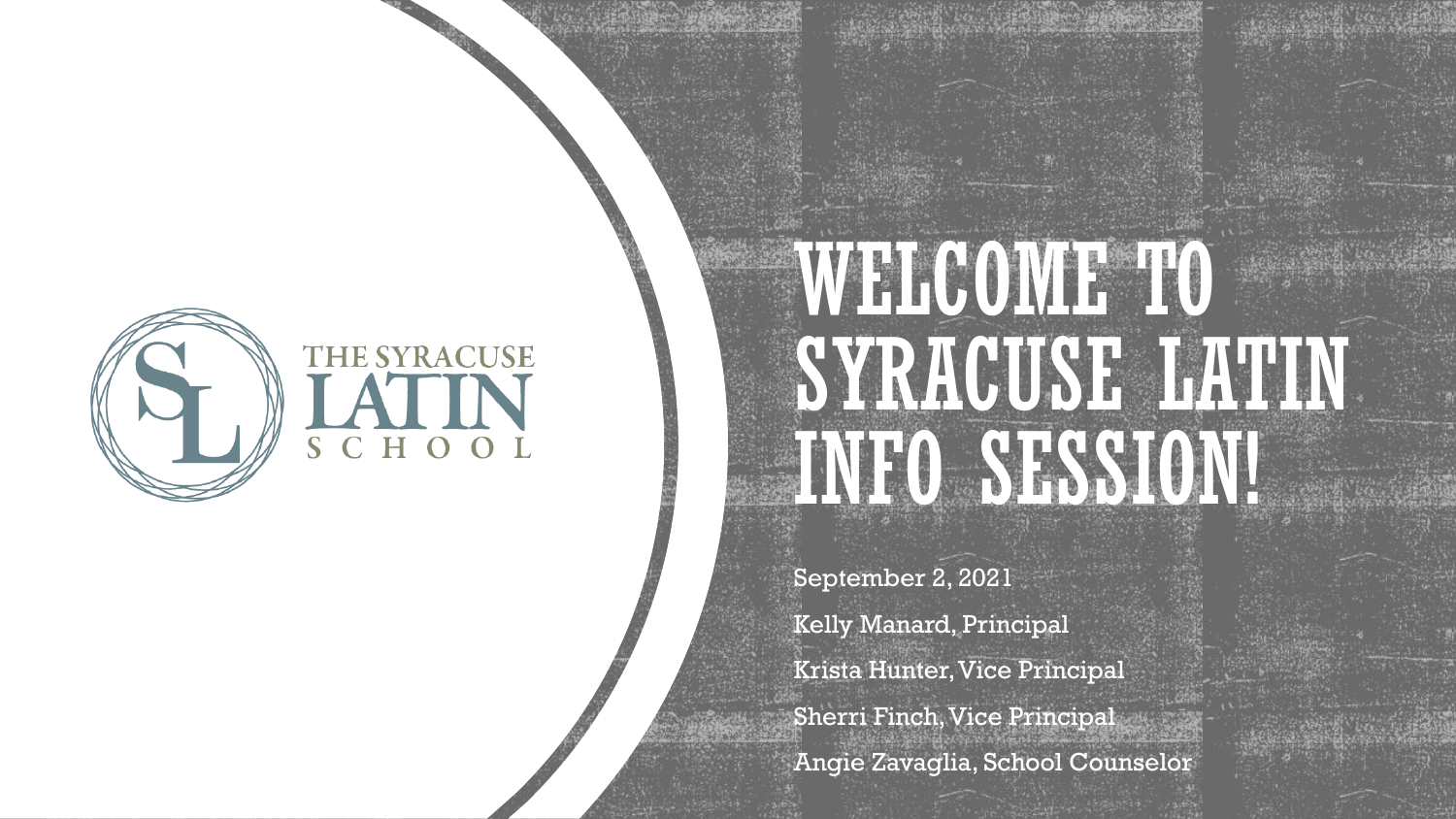## STAFF TO KNOW AT SYRACUSE LATIN!

- Principal Kelly Manard
- Vice Principal Krista Hunter
- Vice Principal Sherri Finch
- Office Staff Terri Covey & Shannon Tookes
- Health Office –John Barrett & Barb Dellich
- Instructional Support Coach Sophia Burden
- **Angie Zavaglia, School** Counselor



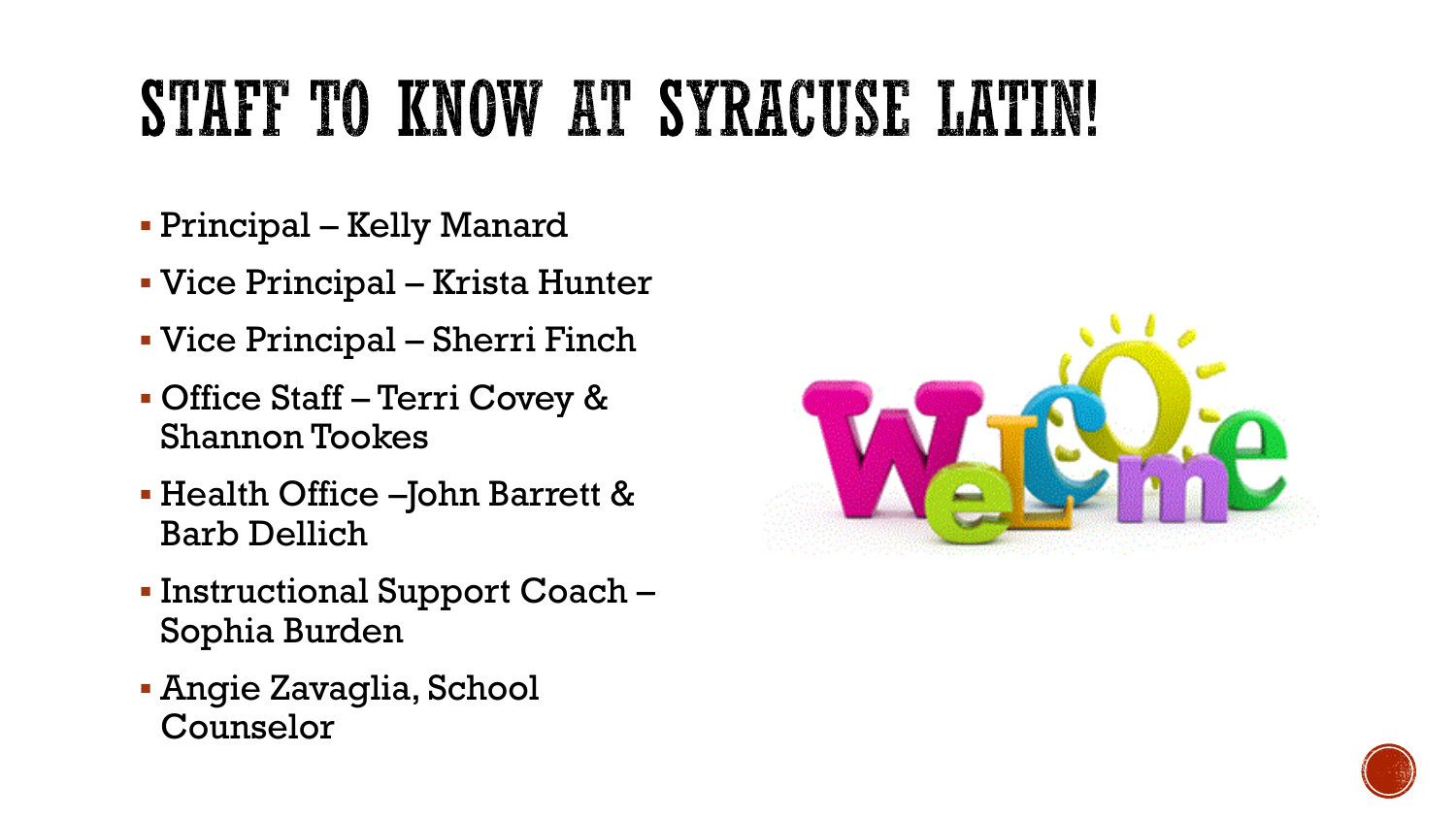

- ▪**September 1st** All staff returns to work
- ▪**September 8th – First Day of School**
- ▪**October 7th** Curriculum Night (Times TBD)

Building Times: PK-5 – 9:00 – 3:00 6-8 – 8:15 – 3:00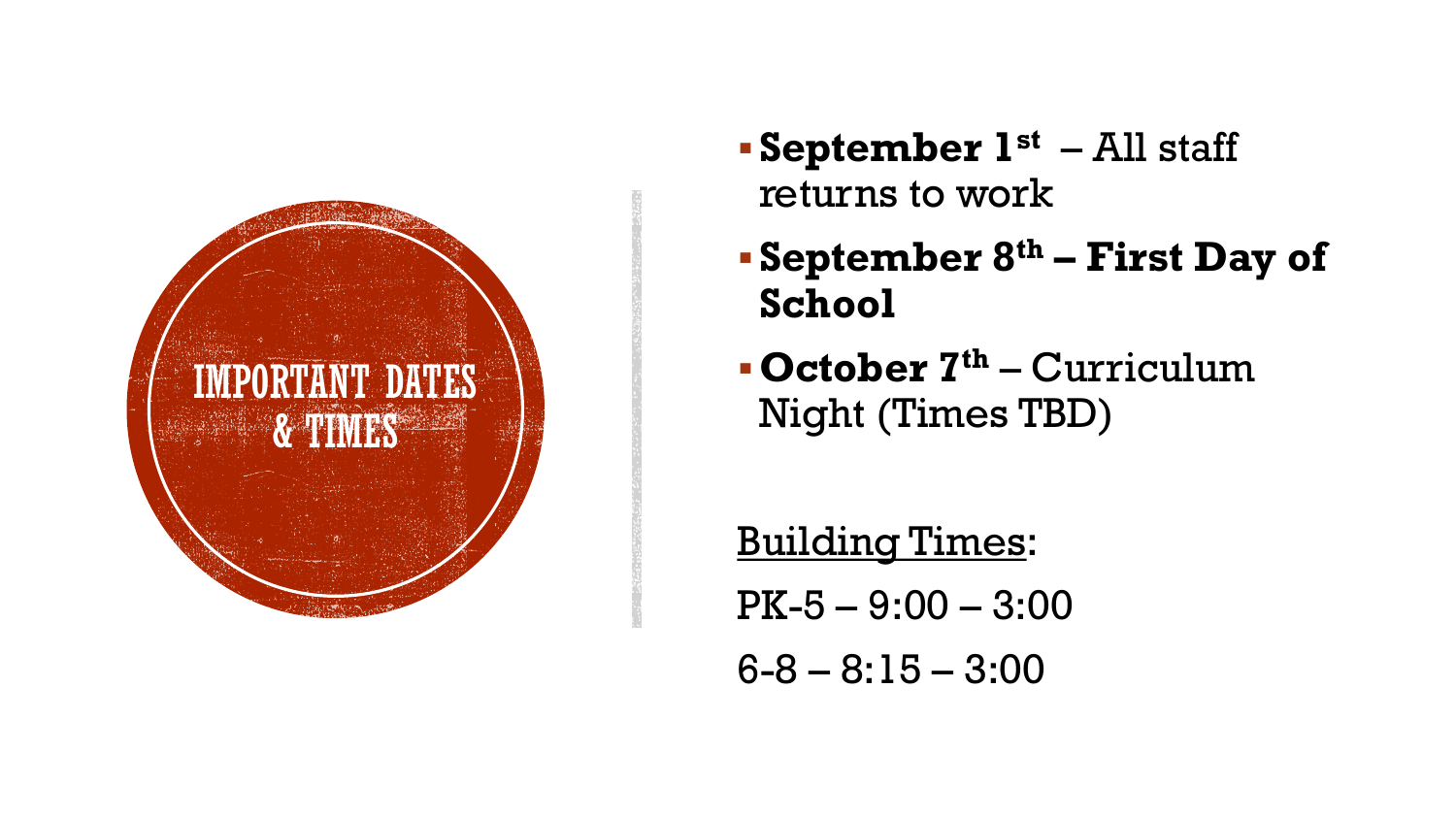# ARRIVAL / DISMISSAL INFORMATION

Helpful tips for Students & Families

- The drop-off / pick-up loop is ONE-WAY at Hughes Place and only K-5 students are dropped off there
- Middle School students are dropped-off/picked up at the crosswalk near our main parking lot
- Place your child's booster seat on the right hand side so they can get in and out easily
- **EXECT** Help your child learn how to unbuckle and buckle their seatbelt for drop-off and arrival
- **Drivers should remain in their cars during arrival and** dismissal
- Parents / guardians MAY NOT walk into the building to pickup directly from classrooms
- If there is a change in the dismissal plan, please **CALL** the Main Office
- If your child will be picked up early for an appointment, please send a note in the day of



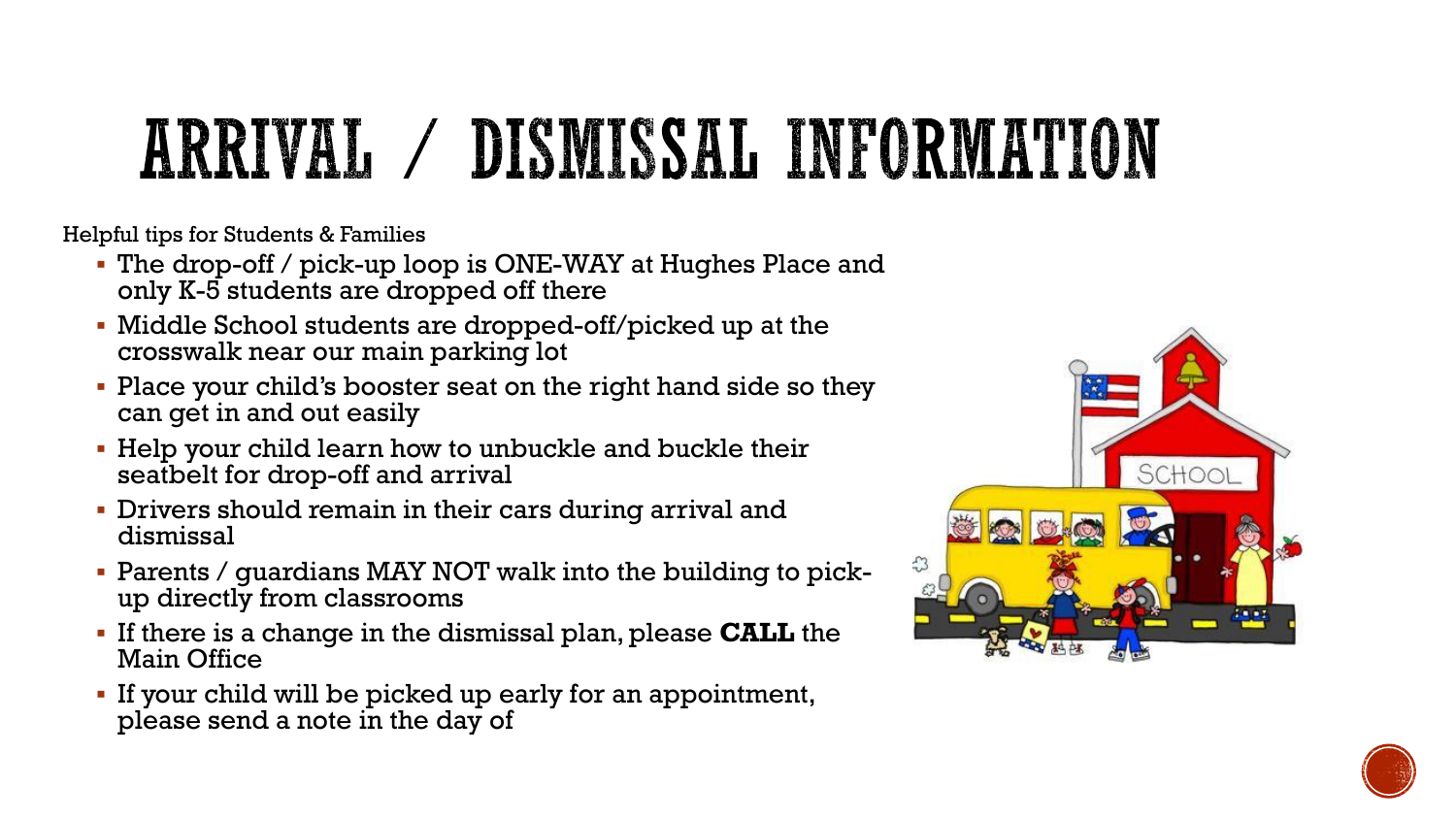#### TRANSPORTATION INFORMATION

- Specific questions regarding a child's stop location should be referred to transportation
- Work with your child to remember his/her bus number and/or any specific information regarding their dismissal plan
- Do not make changes to the dismissal plan
- Help us by reminding your child of bus expectations

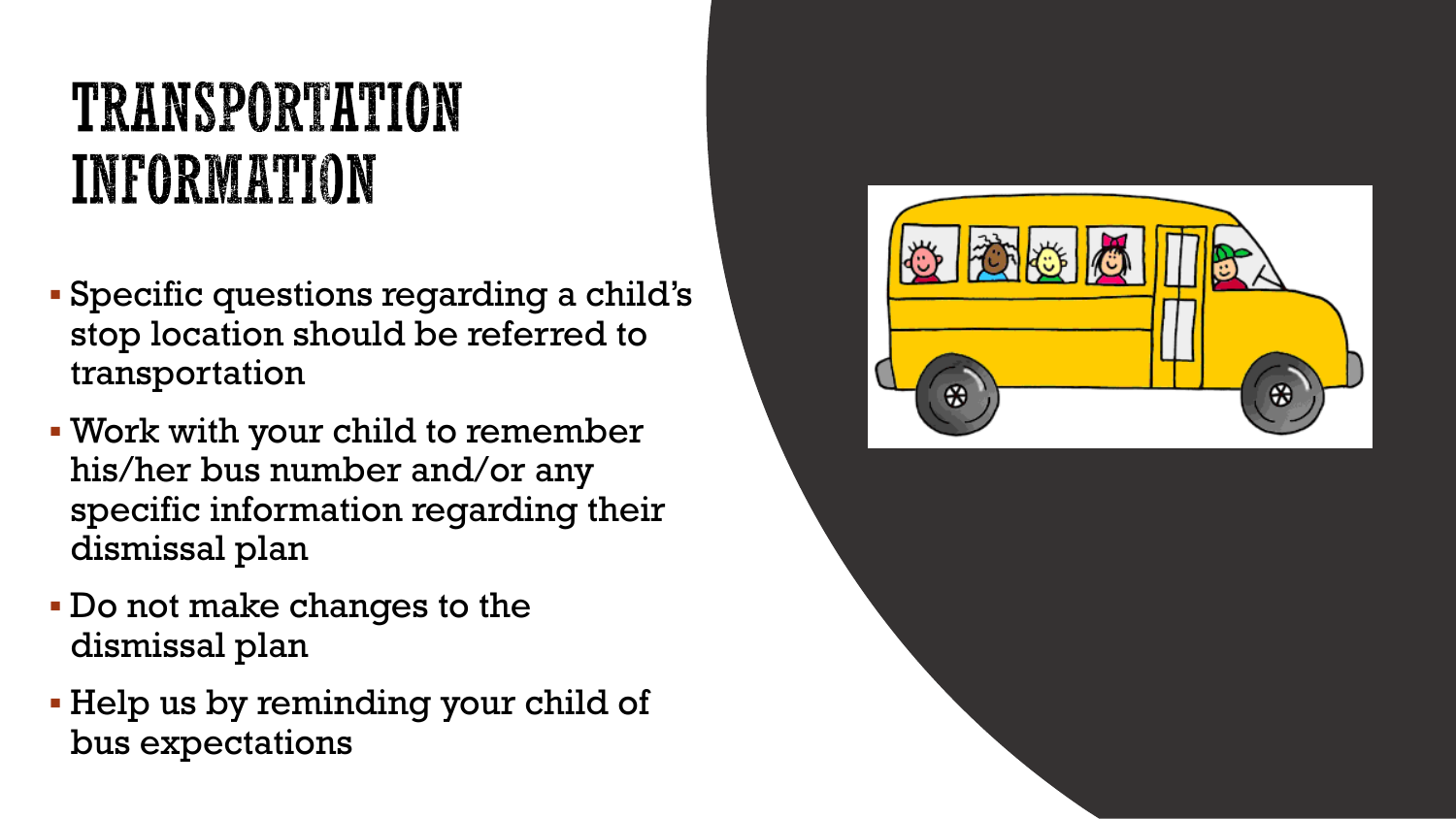

#### **LUNCH TIPS & INFO**

- Syracuse Latin students will receive a Healthy Fruits & Fresh Veggies (FFV) snack each day
- Helpful Lunch Tips…
	- All students are eligible to receive breakfast and lunch, regardless of income (please complete the form!)
	- School breakfast and lunch will be "grab & go" this year
	- Classes/grades are divided between the café and classrooms for lunch
	- **Health Office will notify teachers of** specific food allergies and a plan will be in place to ensure students are safe while eating

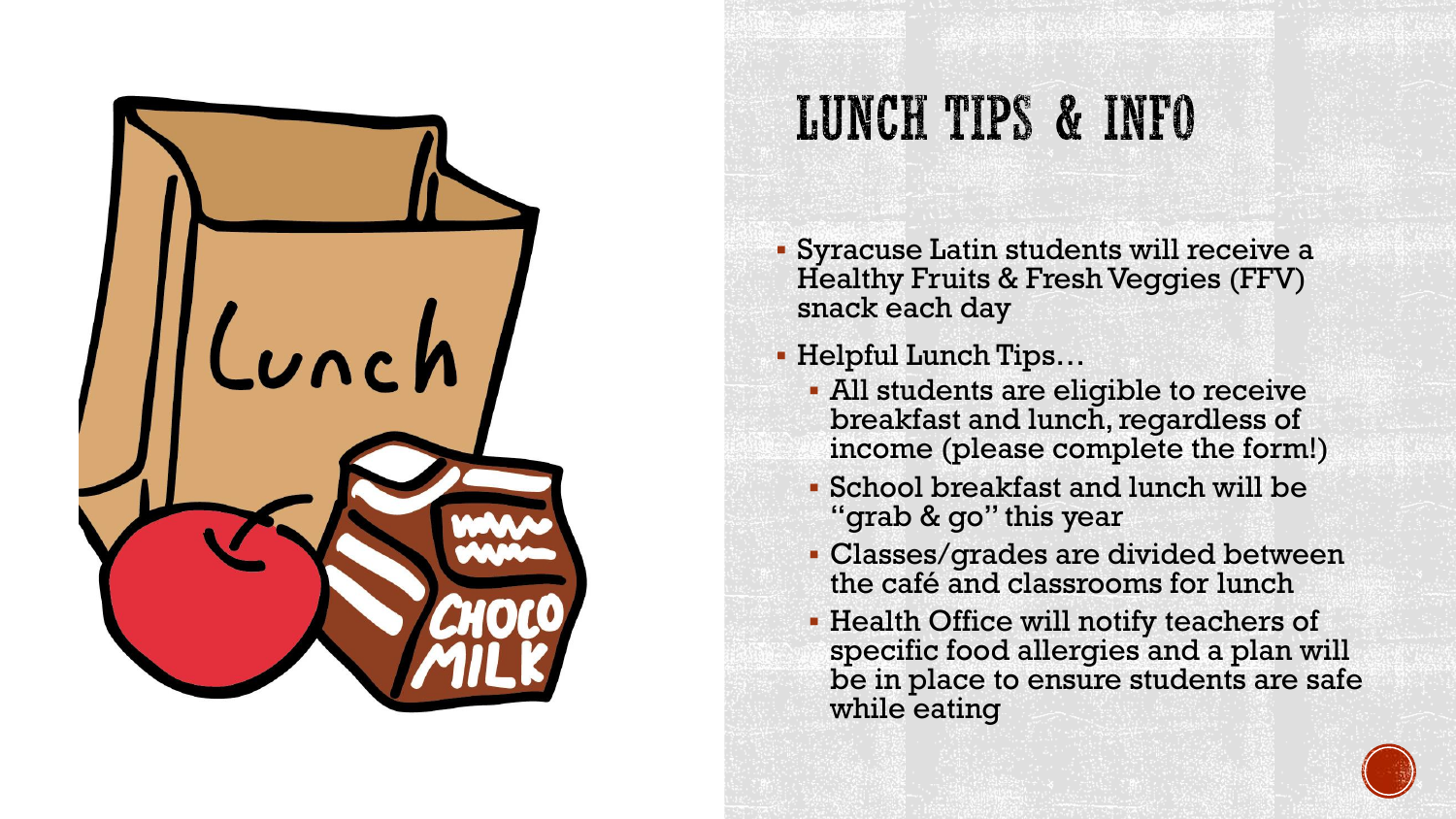#### BIRTHDAY CELEBRATIONS & FOOD POLICY

- No food allowed for birthday celebrations
- Coordinate with your child's teacher for non-food ideas
	- **Be a Mystery Reader**
	- Send in a goodie bag
	- Pencils, stickers, erasers
	- Do a fun craft with the class



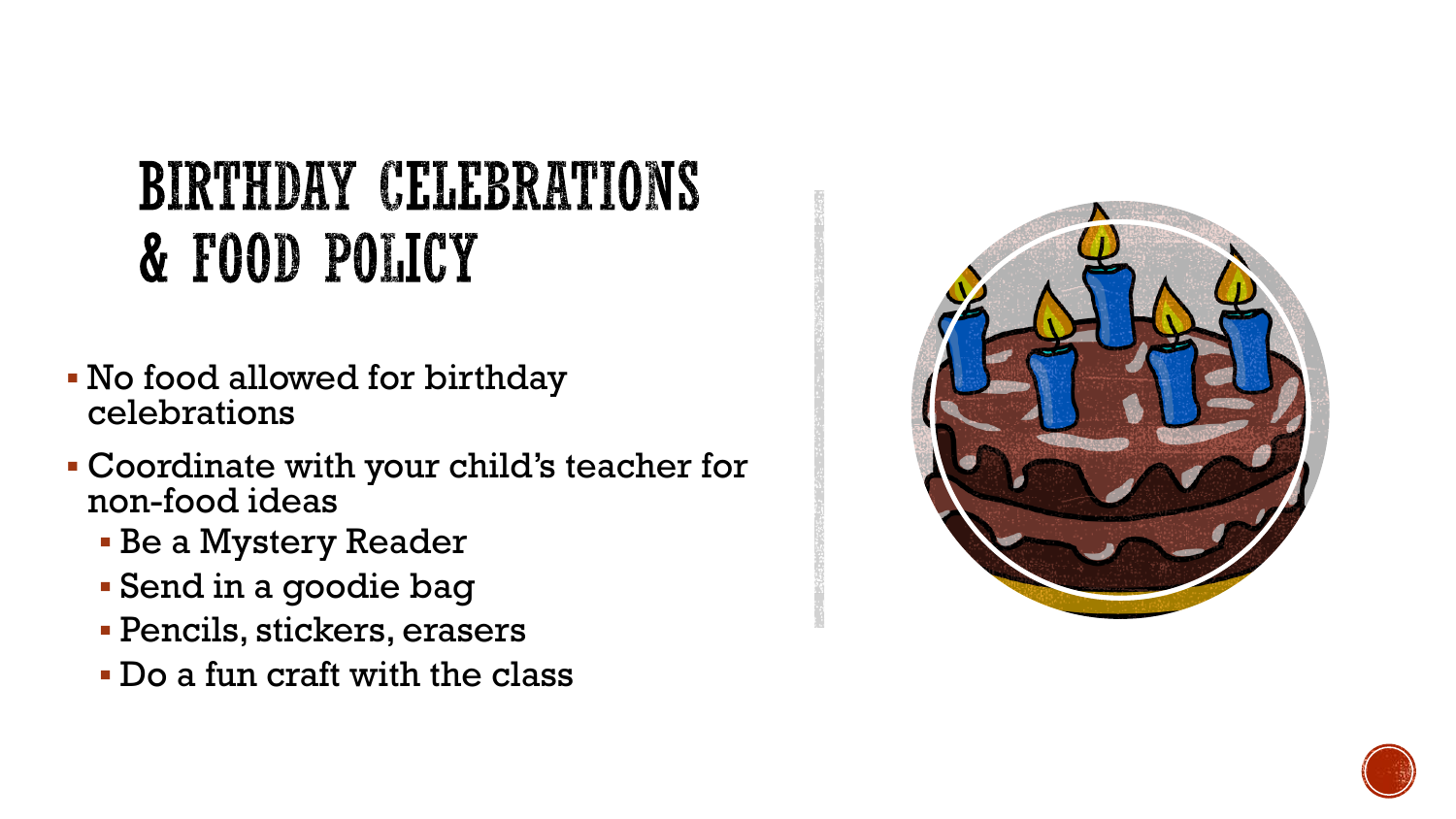

| 95-100%<br>attendance | Best chance of<br><b>success</b> | Your child is taking<br>full advantage of<br>every learning<br>opportunity. |
|-----------------------|----------------------------------|-----------------------------------------------------------------------------|
| $90 - 95%$            | At least 2 weeks of              | Satisfactory                                                                |
| attendance            | learning missed                  | Your child may have<br>to spend time<br>catching up with<br>work.           |
| $85 - 90\%$           | At least 4 weeks of              | Your child may be at                                                        |
| attendance            | learning missed                  | risk of                                                                     |
|                       |                                  | underachieving and                                                          |
|                       |                                  | may need extra                                                              |
|                       |                                  | support from you to                                                         |
|                       |                                  | catch up with work.                                                         |
| 80-85%                | At least $5\frac{1}{2}$ weeks    | Your child's poor                                                           |
| attendance            | of learning missed               | attendance has a                                                            |
|                       |                                  | significant impact on                                                       |
|                       |                                  | learning.                                                                   |
| <b>Below 80%</b>      | At least $7\frac{1}{2}$ weeks    | Your child is missing                                                       |
| attendance            | of learning missed               | out on a broad and                                                          |
|                       |                                  | balanced education                                                          |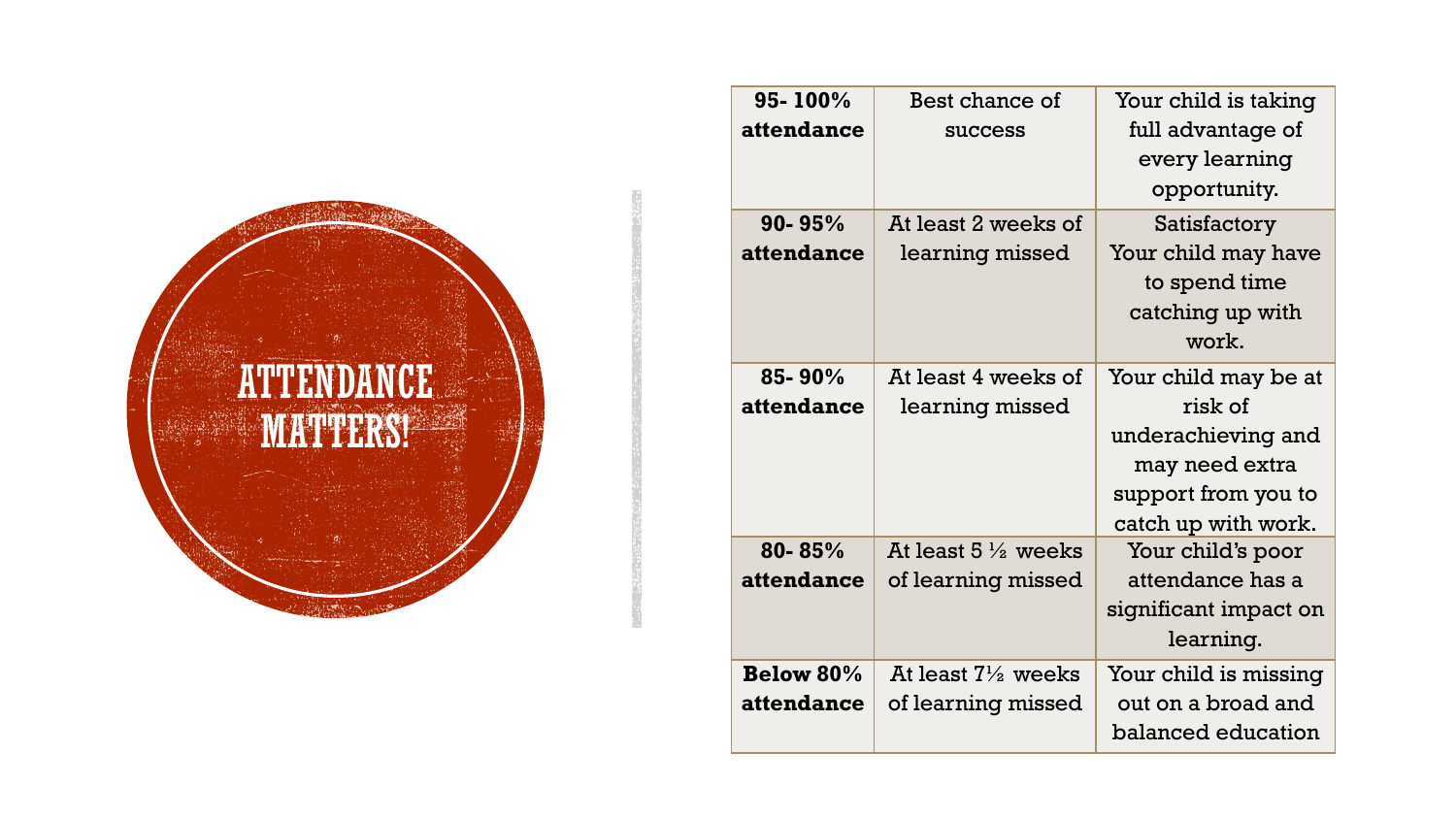# ATTENDANCE MATTERS!



- $\checkmark$  Call the Main Office if your child will be absent
- $\checkmark$  Provide the Main Office with a written excuse upon your child's return
- $\checkmark$  Vacations and absence due to weather are \*NOT\* considered excused absences
- $\checkmark$  Review all of our attendance information in detail in our school handbook
- ✓Attendance is taken daily

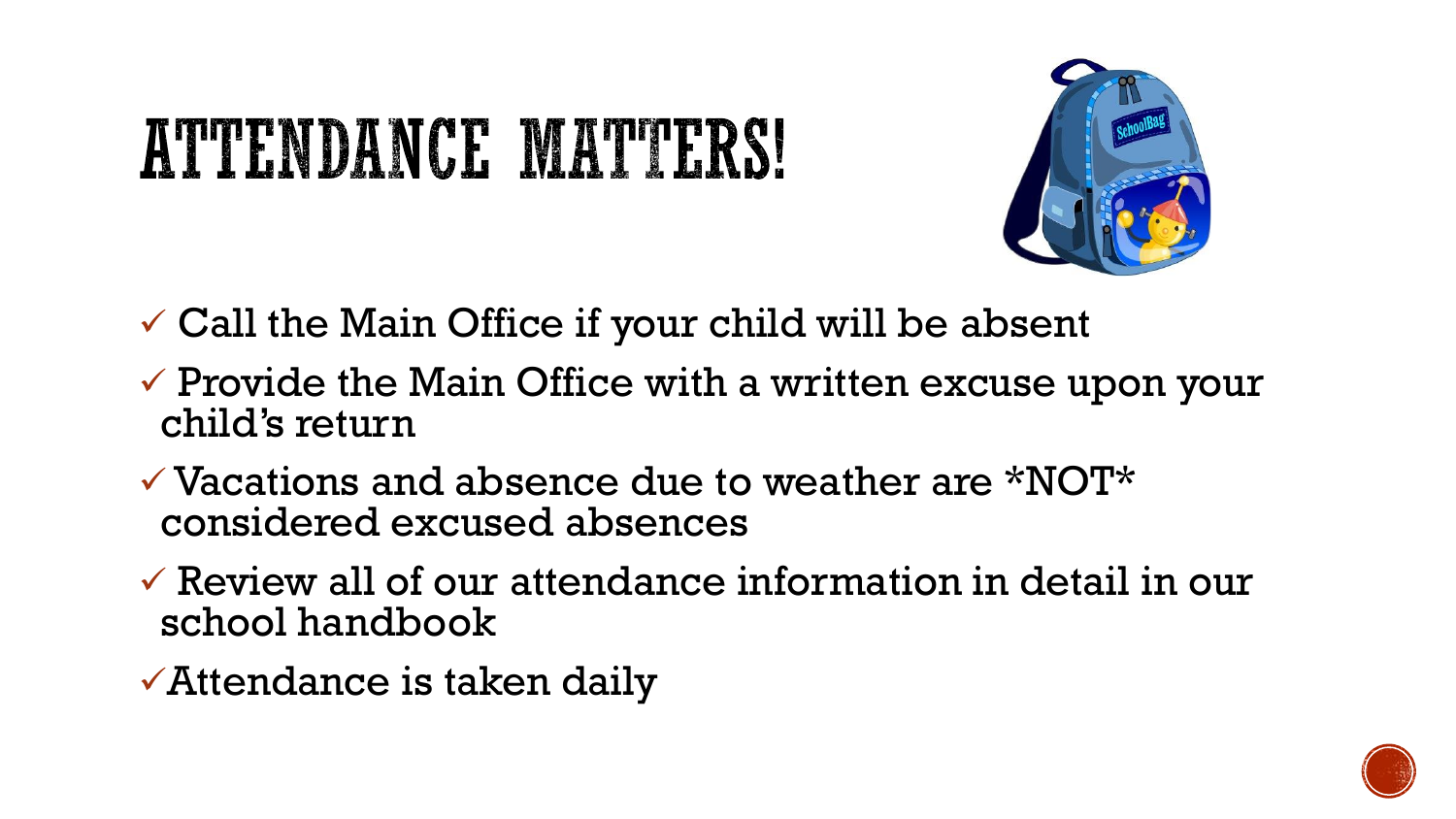



- Your best resource is to contact your child's teacher FIRST!
- All staff are expected to adhere to a 24-hour return policy with e-mail and phone messages during business days
- Call the Main Office (315-435-4606) if you have an emergency or need an immediate response. DO NOT email, text, or send a Talking Points message the change – we may not see it!

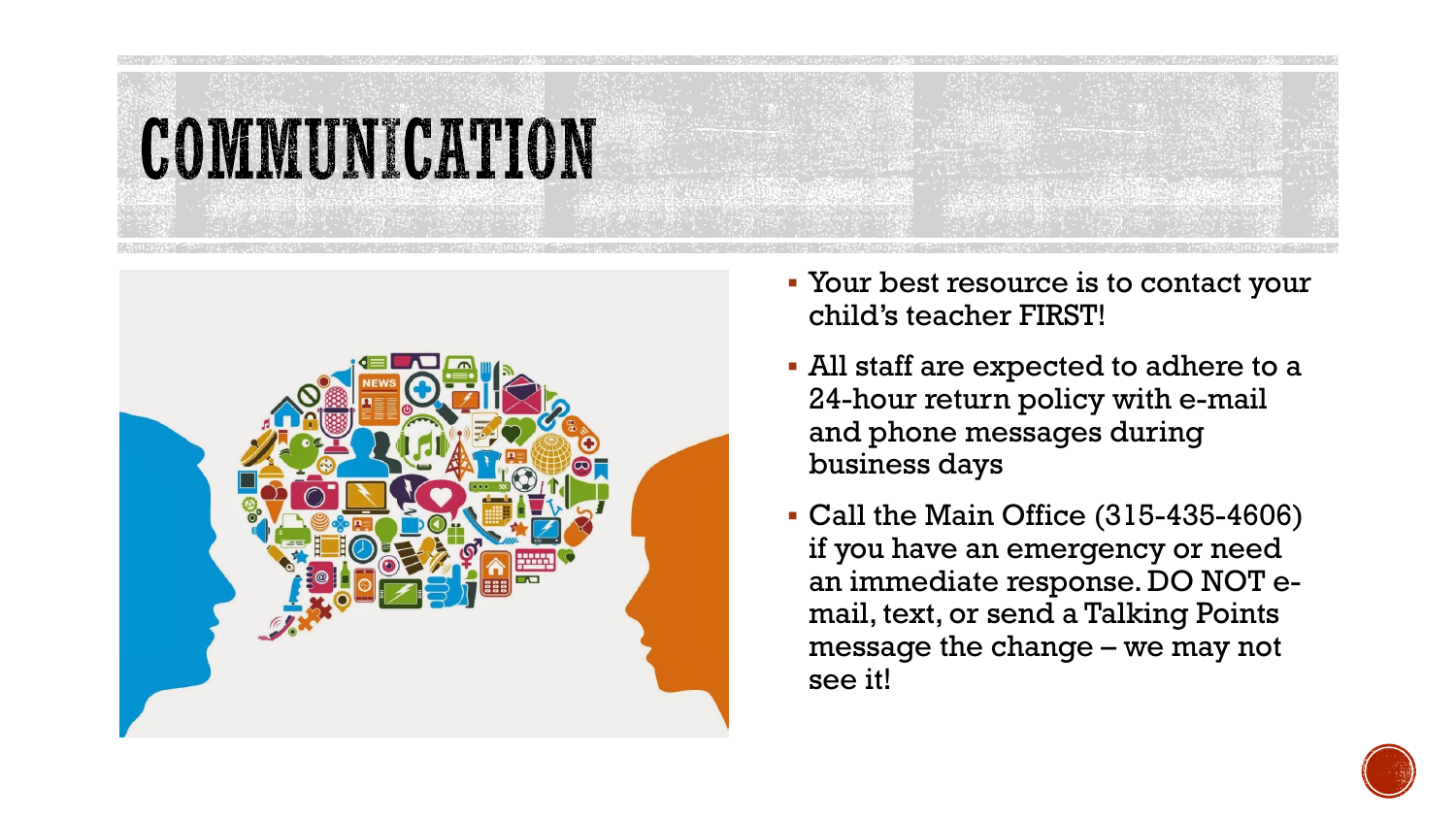## HOMEWORK

- Elementary Students may receive a small amount of homework each night (Grade-level dependent)
- Students are expected to read for at least 20 minutes each night (This includes reading to / with your child)
- Middle School students should expect to receive homework each night and should keep track of their daily assignments in their planner/agenda



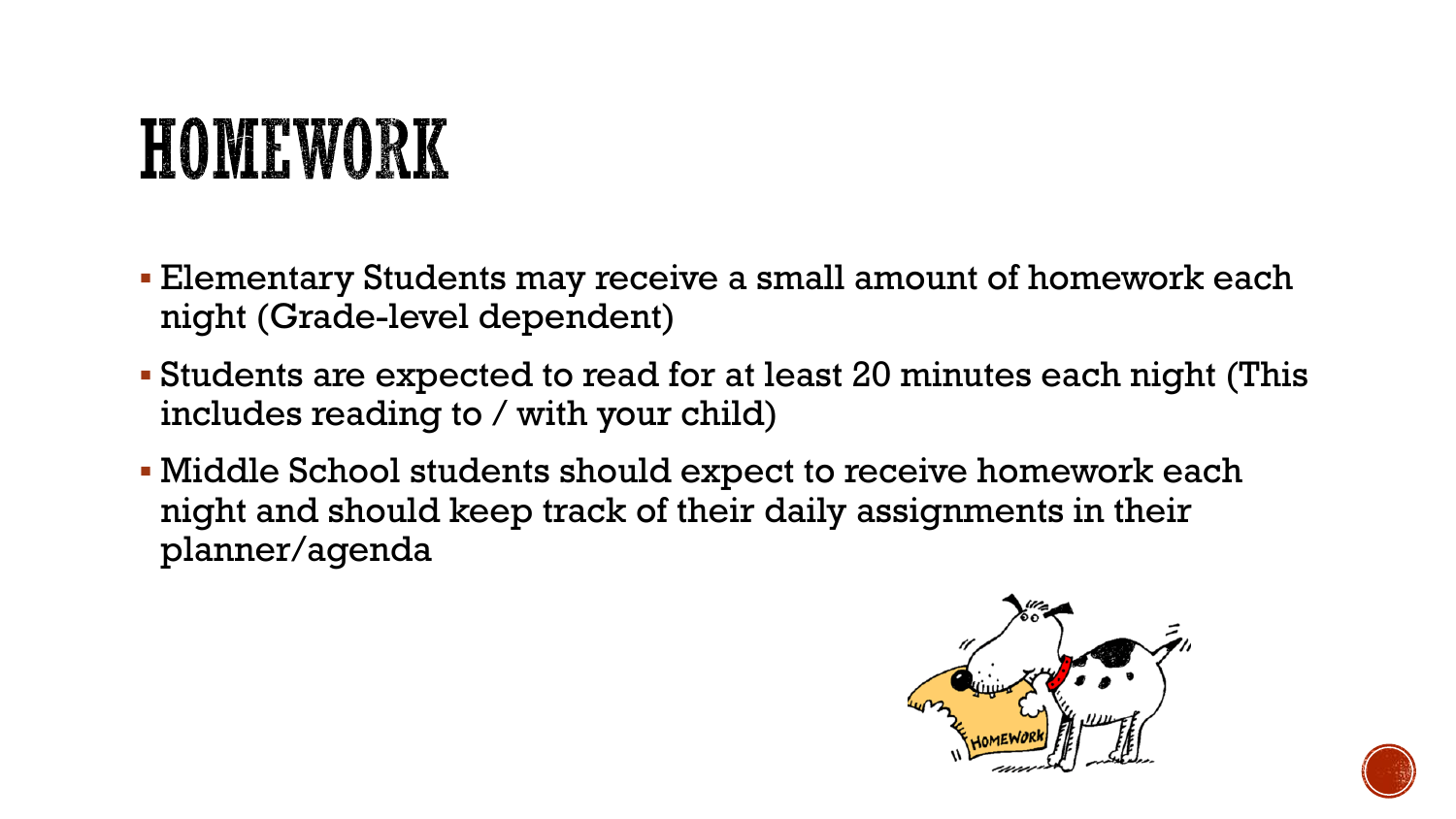

### INSTRUMENTAL & ORCHESTRA LESSONS

- Erica Moser Band/Orchestra Teacher
- Middle School Students will be scheduled for either Band, Orchestra OR General Music/Chorus
- **Exercise 1** Lessons are scheduled during the instructional day
- **Elementary students (4th / 5th grade)** will have lessons scheduled during the instructional day
- It is the responsibility of the student o make up work missed during instrumental music lessons or band/orchestra

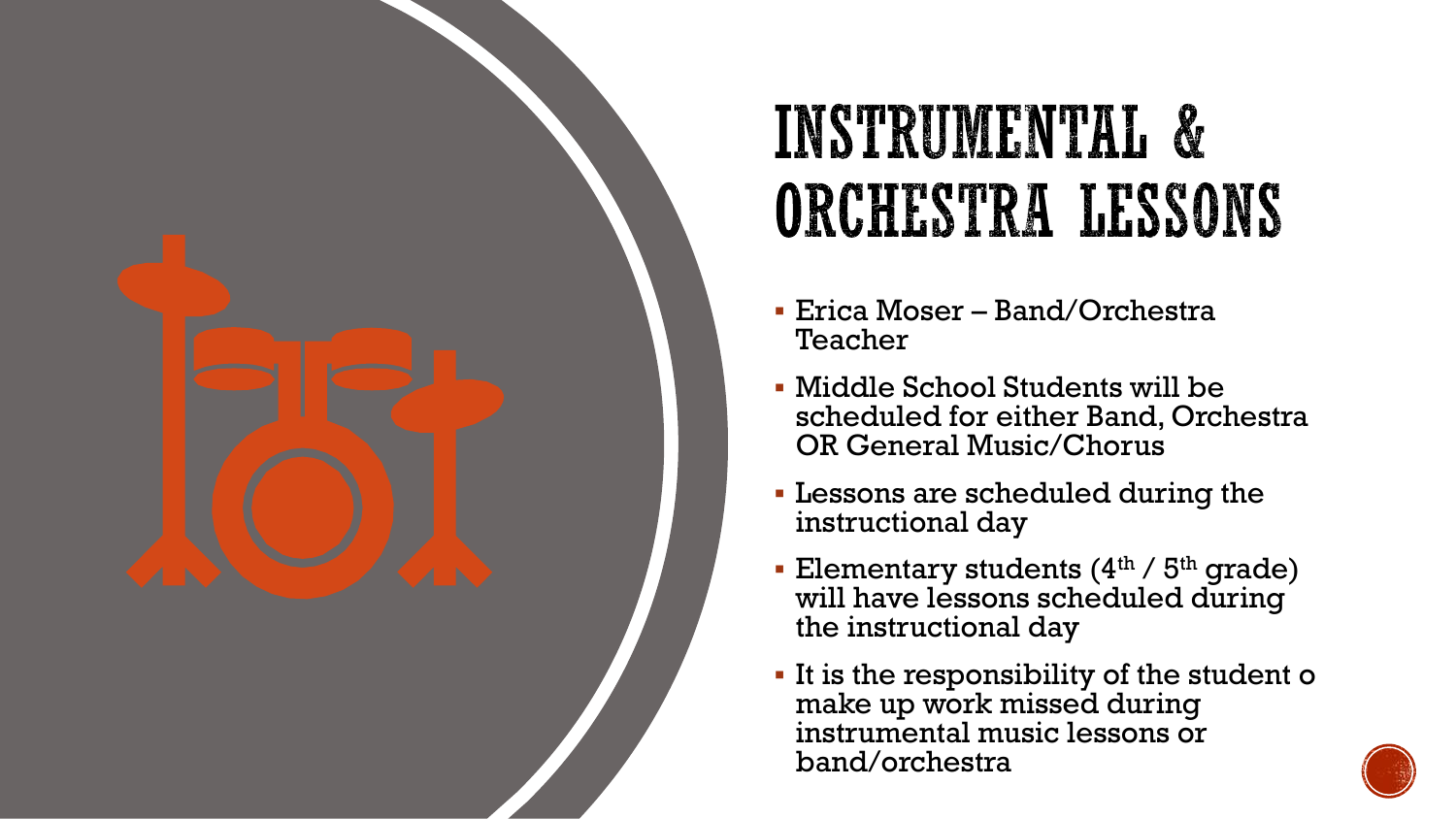

Meghan Goodness – Middle School Athletics Coordinator (mgoodness@scsd.us)

Family ID is open for registrations for Fall sports



Athletes must have an updated physical and/or a sports physical in order to participate



Students participating in modified athletics must maintain passing grades in their coursework and showcase the expectations of a scholar athlete

#### **MODIFIED** ATHLETICS -7TH & 8TH GRADE **STUDENTS**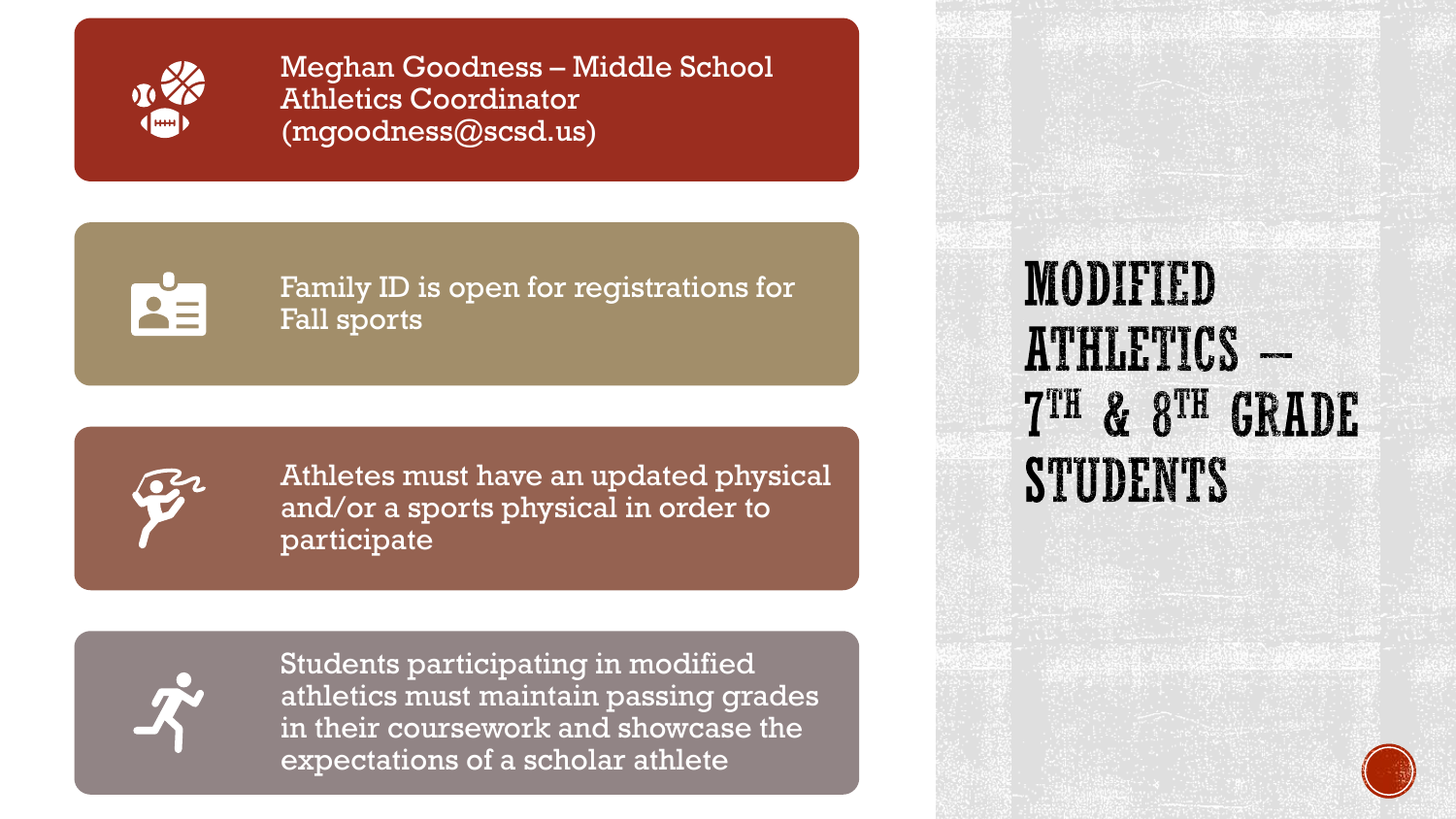#### HEALTH OFFICE

**• Mr. John Barrett (j<u>barrett2@scsd.us</u>), Nurse** 

**K. Barb Dellich [\(bdellich@scsd.us](mailto:bdellich@scsd.us)), Aide** 

Contact Health Office to submit physicals, immunization information, sports physicals, medication, allergy information, etc.

Health Office will be available to drop-off medications (with appropriate documentation) 9/1, 9/2 and 9/7



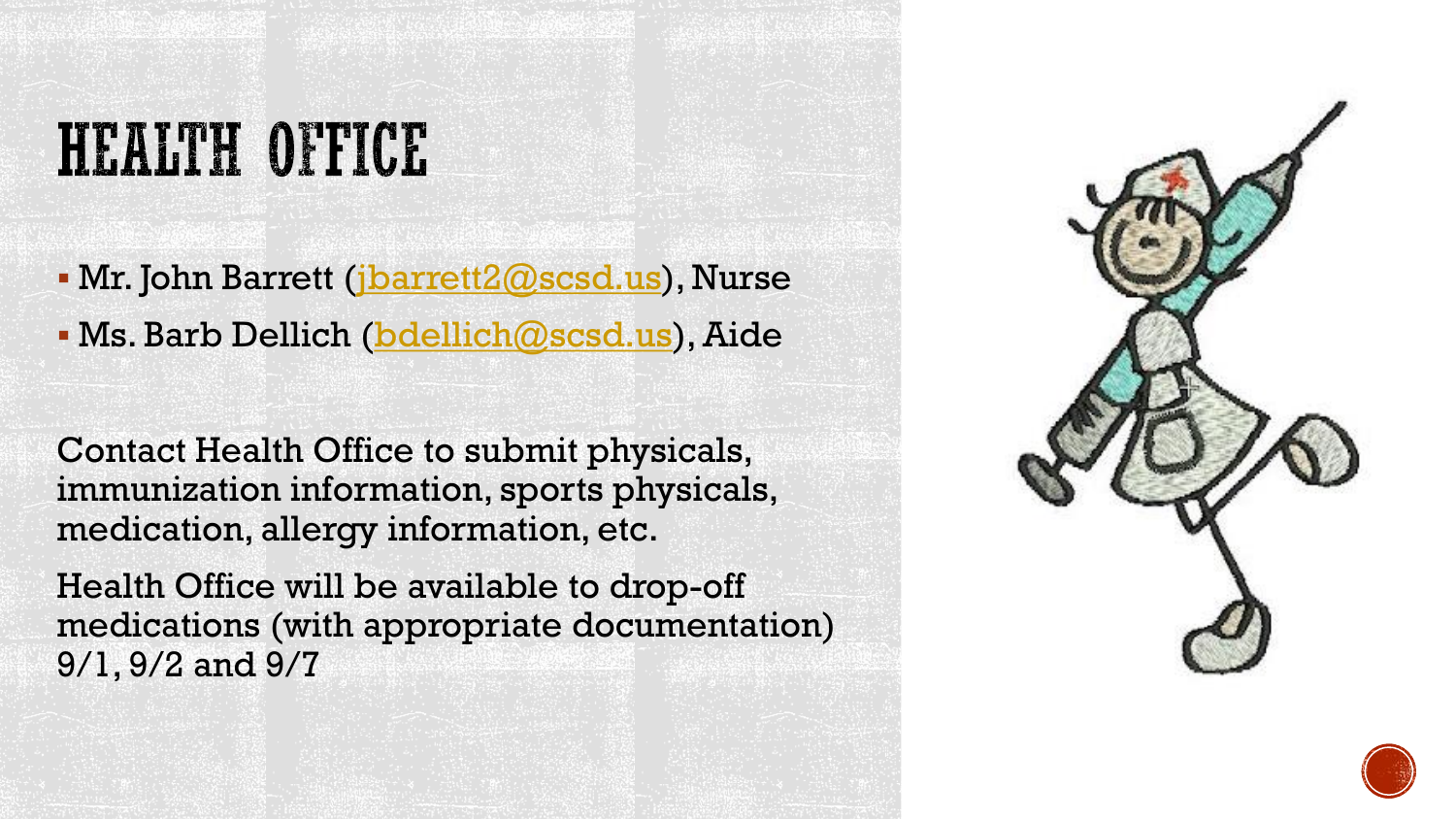

# SYRACUSE LATIN PTO SYRACUSELATINSCHOLPTO @ GMAIL.COM